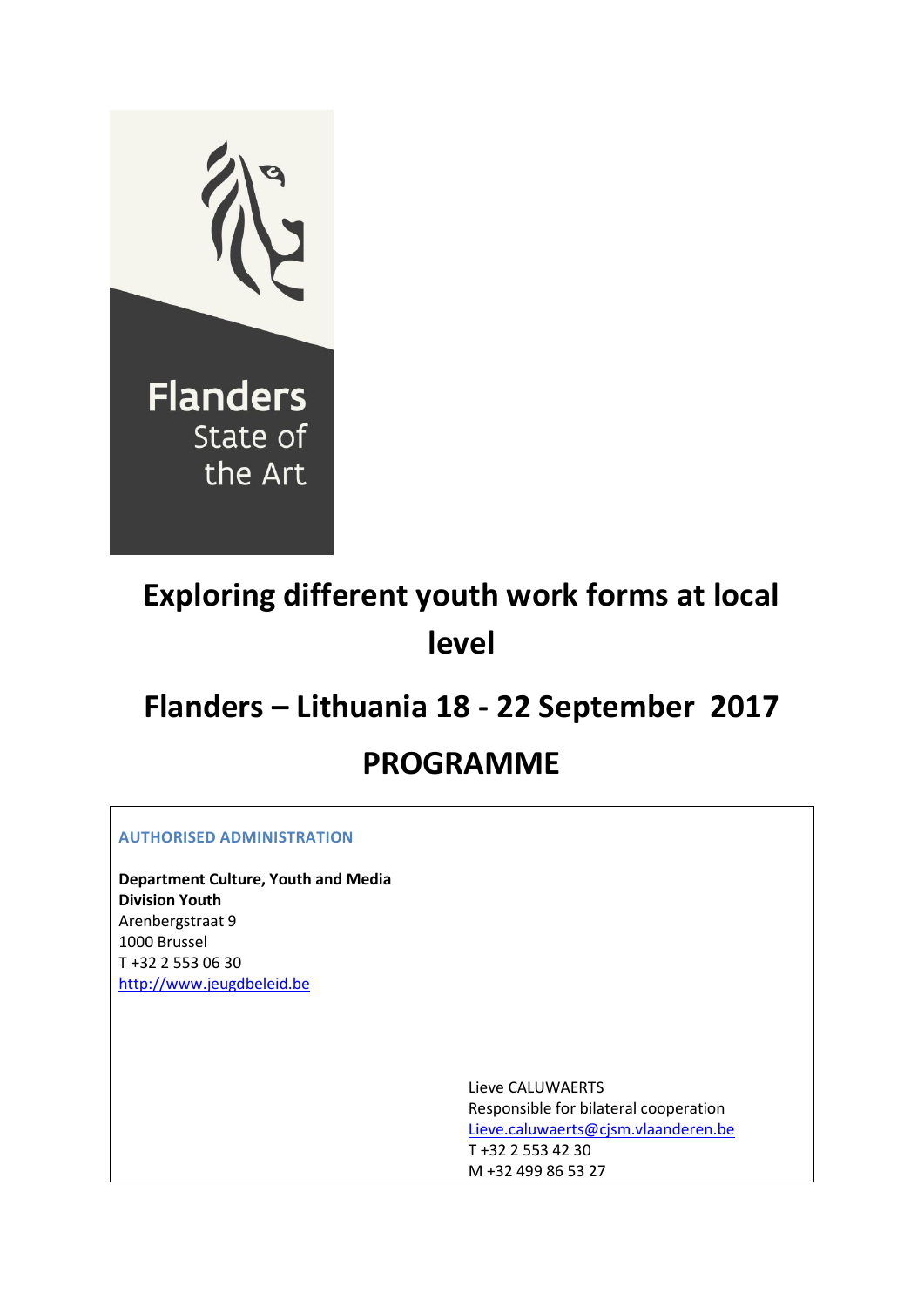Tineke VAN BIESEN Administrative responsable [tineke.vanbiesen@cjsm.vlaanderen.be](mailto:tineke.vanbiesen@cjsm.vlaanderen.be) T +32 2 553 41 36

#### **PRACTICALITIES**

**Date:** 18 – 22 September 2017

**Hotel** : (tbc) NH Grand Place Arenberg Stormstraat (Rue d'Assaut) 15 1000 Brussel

Tel. +32.25.011616 Email: [nhgrandplace@nh-hotels.com](mailto:nhgrandplace@nh-hotels.com) [www.nh-hotels.com](http://www.nh-hotels.com/)

maakt dat je weg bent

### **Flight information:**

Arrival Monday 18th

# Departure Friday 22nd

#### **PROGRAMME MADE BY :**

Yannick De Schaepmeester (JINT, National Agency)

**GENERAL GUIDANCE:**

Katrien De Vliegher

**INTERPRETATION:**

tbd

# **DELEGATION**

# **Tbd**

- **THEME: EXPLORING DIFFERENT YOUTH WORK FORMS AT LOCAL LEVEL**
- Which different youth work forms exist at local level (outreach, detached youth work,
	- volunteers)?
- Which different methodologies are used at local level?
- How are specific target groups like NEETs reached?
- Which role can youth centers play?

## **MONDAY 18 SEPT. 2017**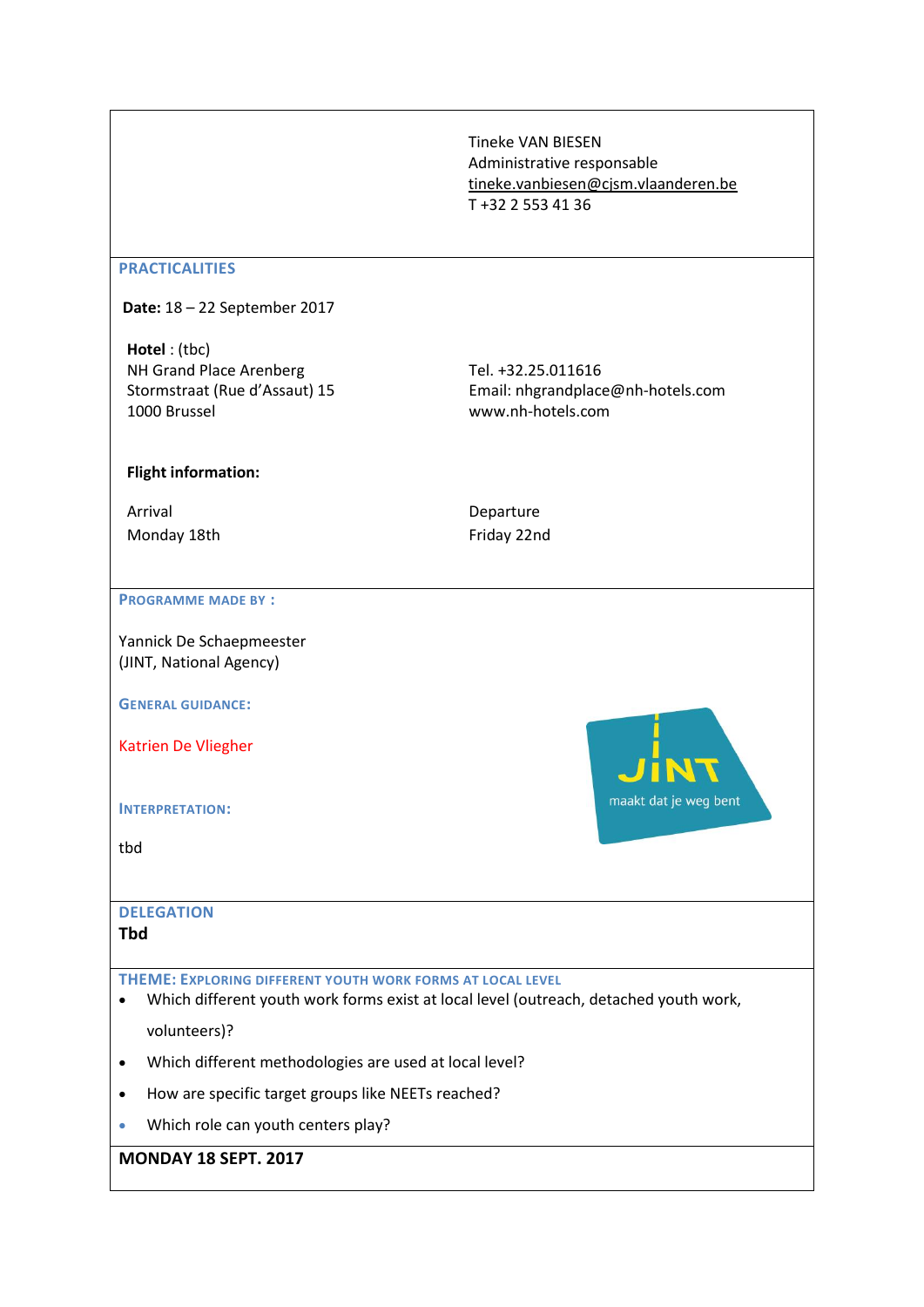| <b>Arrival Day</b>                                                                                                                                                      | Introduction in Flemish Youth Work Policy                                    |
|-------------------------------------------------------------------------------------------------------------------------------------------------------------------------|------------------------------------------------------------------------------|
|                                                                                                                                                                         | (depending on the time of arrival, extra visits can be planned for<br>today) |
|                                                                                                                                                                         |                                                                              |
| TUESDAY 19 SEPT. 2017                                                                                                                                                   |                                                                              |
| 10h00                                                                                                                                                                   | Visit to a local youth organization with a focus on Circus                   |
| 12h30<br>Lunch                                                                                                                                                          |                                                                              |
| 13h30                                                                                                                                                                   | Visit to a local youth organization with a focus on Theatre                  |
| 16h00                                                                                                                                                                   | Visit to a local youth organization with a focus on Social<br>Inclusion      |
| 19h00<br>Dinner                                                                                                                                                         |                                                                              |
| WEDNESDAY 20 SEPT. 2017                                                                                                                                                 |                                                                              |
| 10h00                                                                                                                                                                   | Visit to a Youth Information Centre (JAC)                                    |
| 12h30<br>Lunch                                                                                                                                                          |                                                                              |
| 14h00                                                                                                                                                                   | Visit to a local Youth Service (via VVJ)                                     |
| 16h30                                                                                                                                                                   | Visit a local youth council                                                  |
| 19h00<br>Dinner                                                                                                                                                         |                                                                              |
| THURSDAY 21 SEPT. 2017                                                                                                                                                  |                                                                              |
| Tour of local youth clubs<br>throughout the day.<br>Different projects focusing on<br>Entrepreneurship, Artistic<br>expression, media labs and<br>others (Via Formaat?) |                                                                              |
| <b>FRIDAY 22 SEPT. 2017</b>                                                                                                                                             |                                                                              |